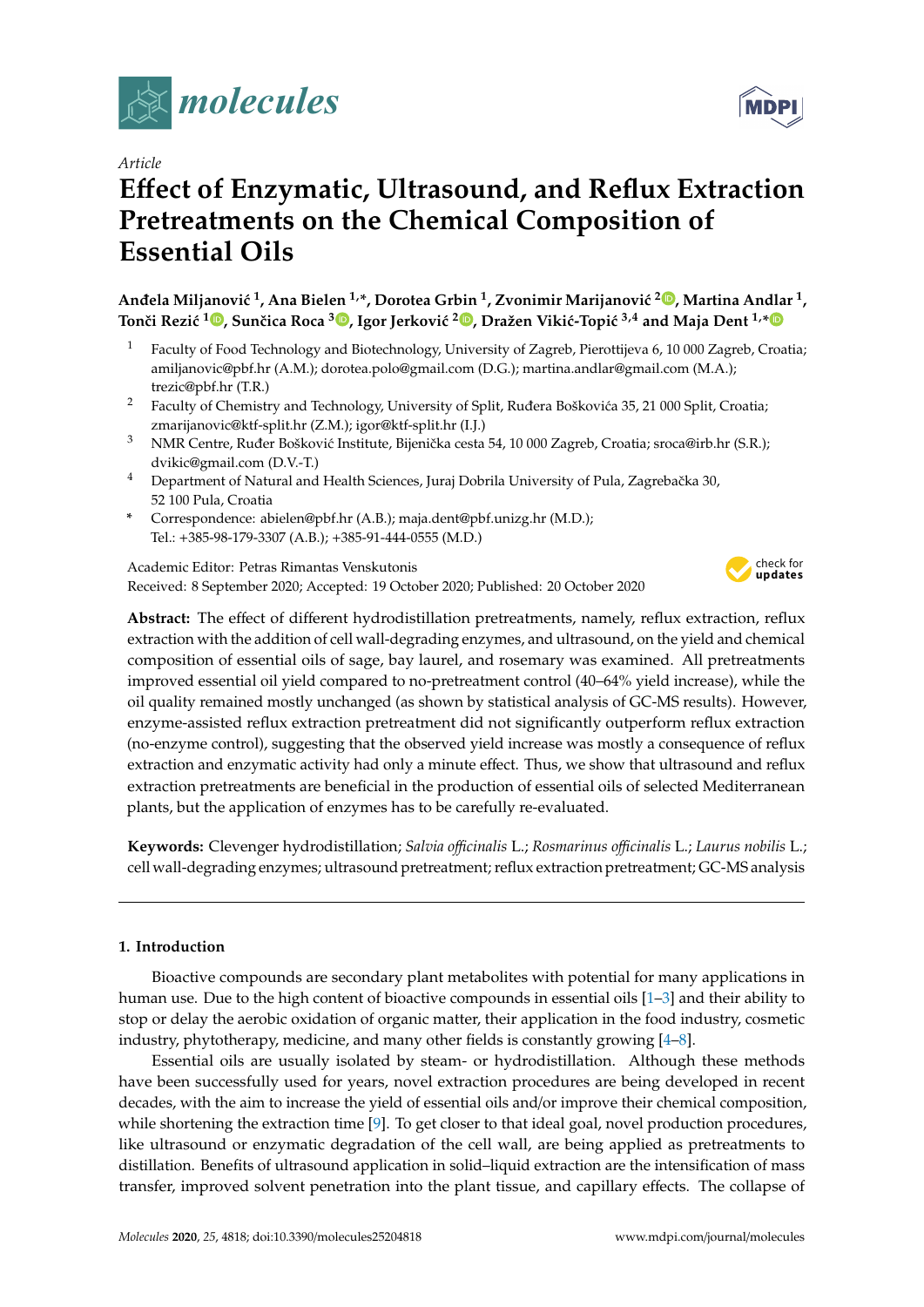cavitation bubbles near the cell walls is assumed to cause the cell disruption and at the same time a good penetration of the solvent into the cells through the ultrasonic jet [\[10\]](#page-8-5). Several studies have reported that the addition of ultrasonic pretreatment before hydrodistillation leads to a shortening of the extraction time [\[11–](#page-8-6)[14\]](#page-9-0), sometimes also accompanied by yield increase [\[12](#page-8-7)[,13,](#page-8-8)[15](#page-9-1)[–17\]](#page-9-2) and improvement in oil chemical composition [\[9](#page-8-4)[,12–](#page-8-7)[14\]](#page-9-0).

Further, enzyme-assisted extraction has been intensively studied in the last decade, since the plant cell wall, as a structure composed mainly of resistant polymers like cellulose, xylan, lignin, and pectin, can reduce the extraction efficiency. Enzymes, like cellulase, xylanase, and pectinase, can degrade or disrupt cell wall components, thus enabling better release and more efficient extraction of bioactive compounds from plants and improving the bioactive content of essential oils and extracts [\[2,](#page-8-9)[18–](#page-9-3)[22\]](#page-9-4). However, while some authors reported that enzyme-assisted extraction enhanced essential oil yield and improved their chemical composition [\[2,](#page-8-9)[19,](#page-9-5)[21–](#page-9-6)[26\]](#page-9-7), others did not demonstrate such effect [\[1\]](#page-8-0), indicating that further research of enzyme application in plant extractions is necessary.

We hypothesized that different hydrodistillation pretreatments, namely, ultrasound-assisted extraction, reflux extraction, and enzyme-assisted reflux extraction, can improve the yield of essential oils of selected Mediterranean wild plants: sage (*Salvia o*ffi*cinalis* L.), rosemary (*Rosmarinus o*ffi*cinalis* L.), and bay laurel (*Laurus nobilis* L.). Also, we hypothesized that these relatively mild pretreatments will not adversely affect the chemical composition of essential oils.

#### **2. Results**

#### *2.1. Cellulase, Xylanase, and Pectinase Can Degrade Their Respective Substrates under the Reaction Conditions*

Before applying cell wall-degrading enzymes (xylanase, pectinase, and cellulase) for the extraction of bioactive compounds from the plant material, their activity under the extraction conditions (1 h, 40 ◦C, in MiliQ water) was measured at a small scale by 3,5-dinitrosalicylic acid (DNSA) assay. The enzymes were mixed with their appropriate polymeric substrates in the MiliQ water and the reaction was incubated for 1 h at 40  $\degree$ C. The results have shown that all enzymes were able to degrade their substrates: xylanase degraded xylan to 1.10 U/mL, pectinase pectin to 0.03 U/mL, and cellulase cellulose to 0.05 U/mL.

## *2.2. Optimization of Ultrasound Extraction Conditions*

Optimal ultrasonic power and duration, chosen based on the overall maximum total phenol yield, were 30% of maximal ultrasonic power during 10 min (Table [1\)](#page-1-0). In some cases, total phenol yield was slightly higher after 15 min ultrasound treatment (e.g. at 30% of maximal ultrasonic power for rosemary, and 90% for bay laurel). Still, since 15 min ultrasound treatment caused intensive solvent evaporation, the shorter time of 10 min was chosen as optimal.

|            | Time             | Total Phenol Yield (mg/g)                 |                                           |                                           |
|------------|------------------|-------------------------------------------|-------------------------------------------|-------------------------------------------|
|            |                  | $30\%$ of Max.<br><b>Ultrasonic Power</b> | $60\%$ of Max.<br><b>Ultrasonic Power</b> | $90\%$ of Max.<br><b>Ultrasonic Power</b> |
| Bay laurel | 5 min            | $16.87 \pm 0.18$                          | $8.86 \pm 0.05$                           | $7.32 \pm 0.14$                           |
|            | $10 \text{ min}$ | $17.37 \pm 0.53$                          | $8.27 \pm 0.21$                           | $5.99 \pm 0.00$                           |
|            | $15 \text{ min}$ | $16.86 \pm 0.18$                          | $8.30 \pm 0.21$                           | $6.38 \pm 0.15$                           |
| Sage       | 5 min            | $29.46 \pm 3.14$                          | $32.95 \pm 2.6$                           | $32.20 \pm 2.9$                           |
|            | $10 \text{ min}$ | $35.71 \pm 5.6$                           | $34.24 \pm 7.2$                           | $36.83 \pm 3.9$                           |
|            | $15 \text{ min}$ | $31.25 \pm 5.4$                           | $31.76 \pm 3.4$                           | $31.82 \pm 0.32$                          |
| Rosemary   | 5 min            | $93.98 \pm 1.41$                          | $46.35 \pm 1.06$                          | $50.16 \pm 2.75$                          |
|            | $10 \text{ min}$ | $97.44 \pm 2.12$                          | $45.27 \pm 0.07$                          | $51.22 \pm 0.78$                          |
|            | 15 min           | $103.44 \pm 2.12$                         | $43.08 \pm 0.14$                          | $43.12 \pm 0.14$                          |

<span id="page-1-0"></span>**Table 1.** Optimization of ultrasound extraction parameters based on the total phenol yield.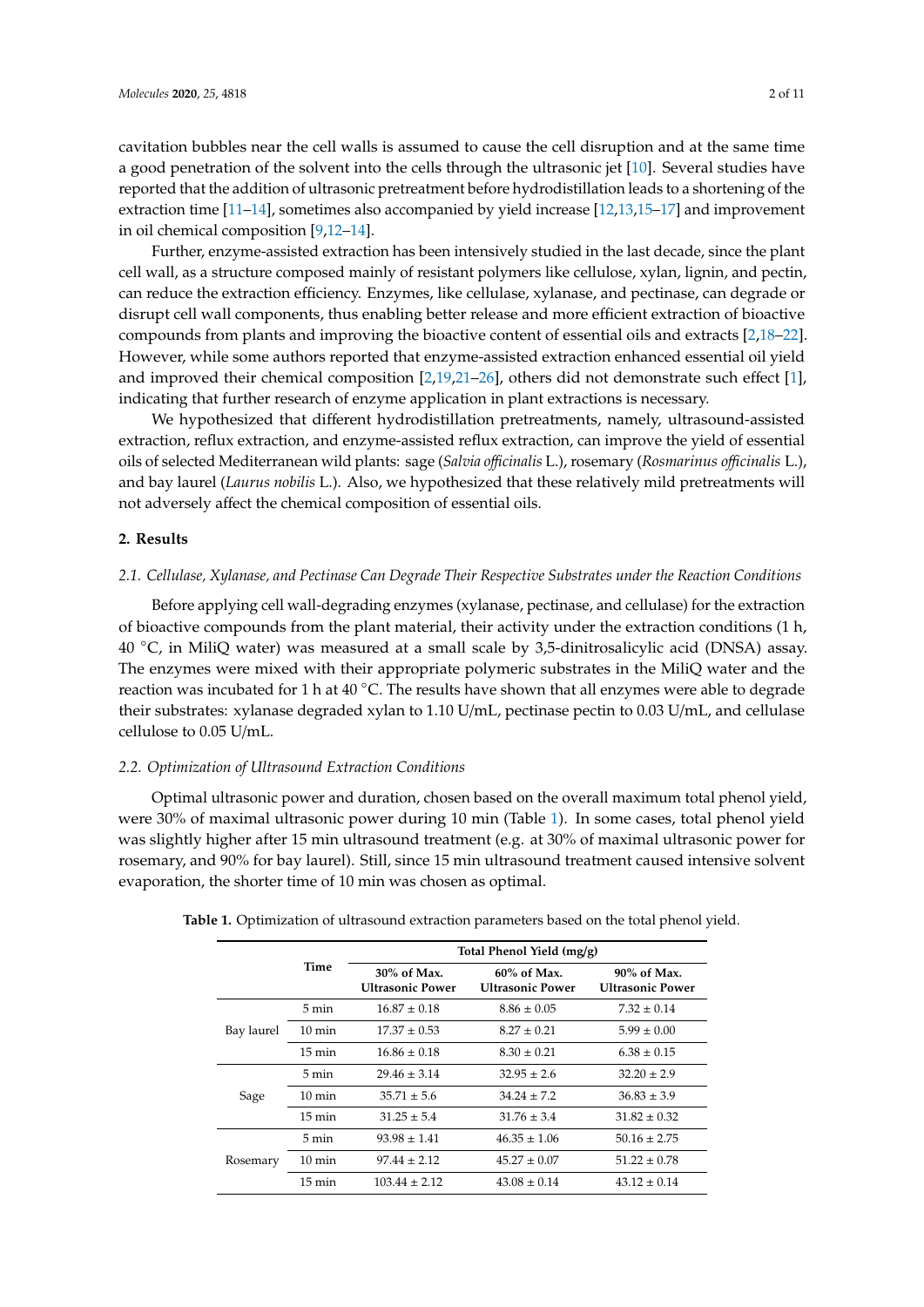# *2.3. Di*ff*erent Pretreatments Increased the Essential Oil Yield 2.3. Different Pretreatments Increased the Essential Oil Yield*

All tested hydrodistillation pretreatments caused an increase in essential oil yield when compared All tested hydrodistillation pretreatments caused an increase in essential oil yield when to no-pretreatment control (HD): 56–64% for bay laurel, 40–60% for rosemary, and 45–55% for sage (Figure [1\)](#page-2-0). However, only slight differences in essential oil yield were observed between different pretreatments for the same plant species. Importantly, none of the individual (HD-REX, HD-REC, HD-REP) or combined (HD-REPCX) enzymatic pretreatments significantly outperformed reflux extraction pretreatment (HD-RE). Since HD-RE served as a no-enzyme control, this indicates that enzymatic activity had only a minute effect on essential oil yield increase and that it should be mostly attributed to reflux extraction *per se*. mostly attributed to reflux extraction *per se*.

<span id="page-2-0"></span>

**Figure 1.** Effect of different hydrodistillation pretreatments on the extraction yield of rosemary, and bay laurel essential oil. Hydrodistillation without pretreatment (negative control)—HD; sage, and bay laurel essential oil. Hydrodistillation without pretreatment (negative control)—HD; hydrodistillation with reflux extraction pretreatment—HD-RE; hydrodistillation with reflux hydrodistillation with reflux extraction pretreatment—HD-RE; hydrodistillation with reflux extraction<br>pretreatment assisted with enzymes: xylanase—HD-REX; cellulase—HD-REC; pectinase—HD-REP; HD-REP; pectinase + cellulase + xylanase—HD-REPCX; hydrodistillation with ultrasonic pectinase + cellulase + xylanase—HD-REPCX; hydrodistillation with ultrasonic pretreatment—HD-US.

pretreatment—HD-US. resulted in the highest oil yield (from 1.95 mL oil/100 g dry plant for HD-REP to 2.05 mL oil/100 g dry plant for HD-REX and HD-REPCX), followed by sage (from 1.45 mL oil/100 g dry plant for HD-RE to  $1.55$  mL oil/100 g dry plant for HD-REX and HD-REPCX) and rosemary (from 0.7 mL oil/100 g dry plant for HD-REC to 0.8 mL oil/100 g dry plant for HD-RE). When comparing different plants, Clevenger hydrodistillation of bay laurel leaves consistently

# plant for HD-REC to 0.8 mL oil/100 g dry plant for HD-RE). *2.4. Overall Chemical Composition of Essential Oils Was Not Significantly A*ff*ected by Di*ff*erent 2.4. Overall Chemical Composition of Essential Oils Was Not Significantly Affected by Different Hydrodistillation Pretreatments*

*Hydrodistillation Pretreatments*  The chemical composition of obtained essential oils was analyzed by GC-MS (Tables S1–S3, Figure [2\)](#page-3-0) quality of essential oils ( $p < 0.05$ ), that is, the oil composition was comparable to the no-pretreatment Figures) are exercised and  $\gamma$  are experienced to the present the presentation control, as confirmed by Spearman's test performed using GC-MS data (Supplementary file 2, affect the quality of essential oils (*p* < 0.05), that is, the oil composition was comparable to the no-Figures S20–S22). GC-MS analysis showed that the essential oils of all plants were richest in pretreatment control in the management control in the control of the peak of the performed using GC-MS data (Supplementary essential monoterpenes: up to 74%, 71%, and 62% of total peak area in sage, bay laurel, and rosemar oils, respectively (Tables S1–S3, Figure [2\)](#page-3-0). Sesquiterpenes were also well represented: up to 35%, 17%, monoterpenes: up to 74%, 71%, and 62% of total peak area in sage, bay laurel, and rosemary essential and 56% of total peak area in sage, bay laurel, and rosemary essential oils, respectively. Dominant compounds (i.e., terpenes represented with more than 5% of total peak area) were confirmed by NMR (as described and represented in Supplementary file 1, Figures S1–S19 and Appendix 1): linalool, camphor, and NMR (Supplementary file 1, Figures S1–S19). The pretreatments did not significantly affect the borneol, and berbenone in rosemary essential oil (Figure S19A), camphor, manool, α- and β-thujone, and veridiflorol in sage essential oil (Figure S19B), and α-terpenyl acetate, linalool, and methyleugenol in bay laurel essential oil (Figure S19C).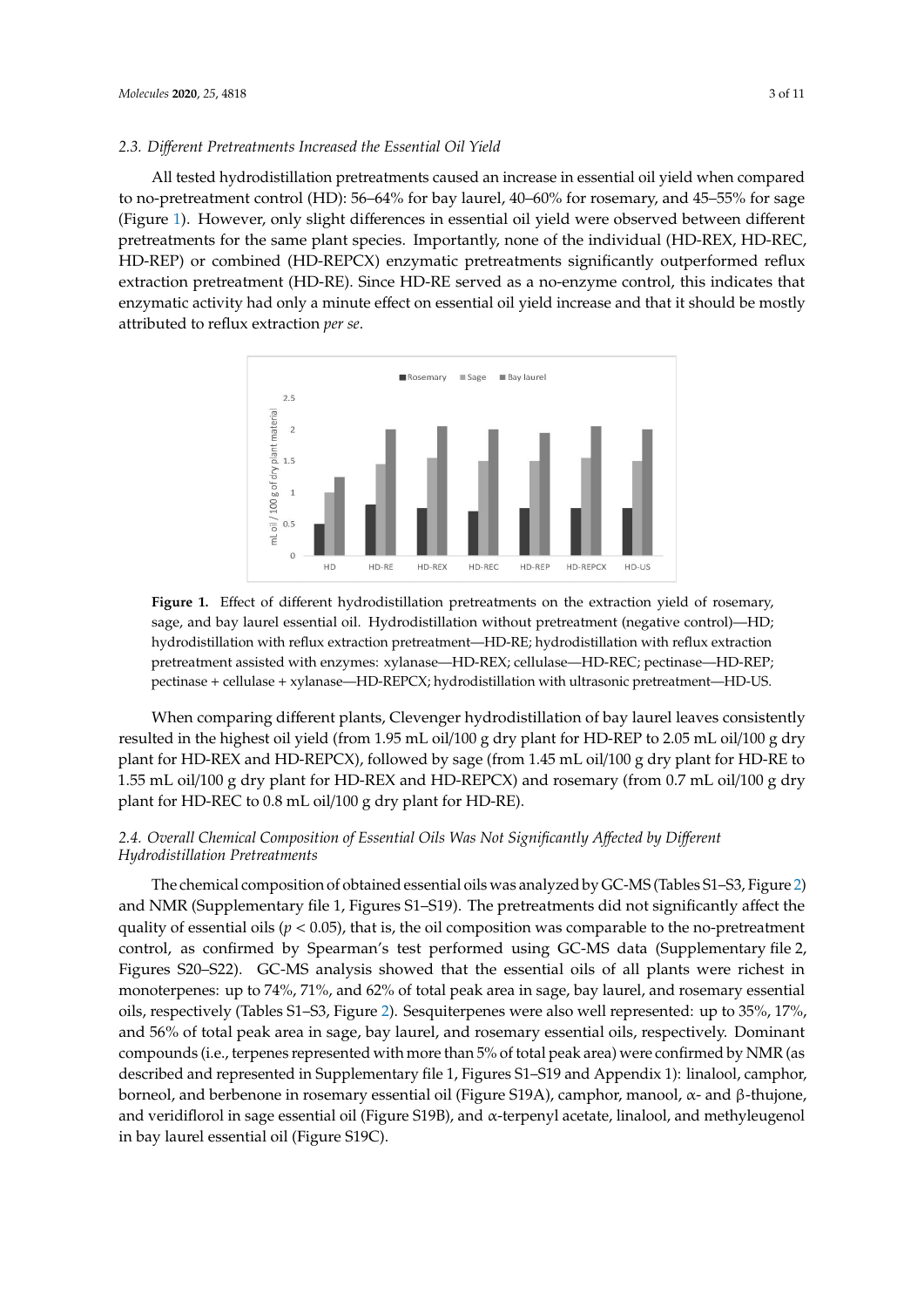<span id="page-3-0"></span>

#### Monoterpenes Sesquiterpenes Others

Figure 2. Overview of the chemical composition of sage  $(A)$ , bay laurel  $(B)$ , and rosemary oils after different hydrodistillation pretreatments, as determined by GC-MS. Hydrodistillation (**C**) essential oils after different hydrodistillation pretreatments, as determined by GC-MS. Hydrodistillation without pretreatment (negative control)—HD; hydrodistillation with reflux extraction with reflux extraction pretreatment—HD-RE; hydrodistillation with reflux extraction pretreatment assisted with  $\frac{1}{2}$ enzymes: xylanase—HD-REX; cellulase—HD-REC; pectinase—HD-REP; pectinase + cellulase +  $\frac{1}{2}$ REPCX; hydrodistillation with ultrasonic pretreatment—HD-US. xylanase—HD-REPCX; hydrodistillation with ultrasonic pretreatment—HD-US.

97% of total GC peak areas (Table S1). Sage essential oils were richest in oxygenated monoterpenes, such as  $\alpha$ - and β–thujone (up to 23% and 10%, respectively), camphor (up to 17%), borneol (up to 8%), and 1,8-cineole (up to 8%). Additionally, some sesquiterpenes were present in significant quantities, such as manool and veridiflorol (up to 14% each). Among other compounds, phenylpropane derivates, eugenol (up to 3%), and methyleugenol (up to 2%) were detected with significant percentages, although much lower than monoterpene and sesquiterpene major compounds. Seventy-one components were identified in the sage essential oils by GC-MS, representing up to

In the bay laurel essential oils, GC-MS allowed the identification of 84 components, covering up to 99% of the total GC profile (Table S2). Major detected monoterpenes were  $\alpha$ -terpenyl acetate (up to 18%), 1,8-cineole (up to 27%), and linalool (up to 8%). Among sesquiterpenes, the most abundant were veridiflorol (up to 4%), trans-caryophyllene (up to 4%), bicyclogermacrene (up to 1.4%), and β-elemene (up to 1.6%). Other compounds detected in significant quantities were phenylpropane derivates, methyleugenol (up to 10%), and eugenol (up to 9%).

 $\frac{d}{dt}$  Finally, 60 components were detected in the rosemary essential oil, covering up to 95% of total GC peak areas (Table S3). Rosemary essential oil was richest in oxygenated monoterpenes, such as borneol (up to 24%), camphor (up to 18%), linalool (up to 6%), and 1,8–cineole (up to 9%). Major sesquiterpenes were berbenone (up to 22%) and t-muurolol (up to 6%). Other compounds, like eugenol (up to 6%) and methyleugenol (up to 4%), were also present in significant amounts.  $\mathcal{E}(\mathbf{u}) = \mathcal{E}(\mathbf{u})$ , were also present in significant amounts.

#### **3. Discussion**

**3. Discussion**  sage, and bay laurel, and demonstrated that different hydrodistillation pretreatments can improve the yield of respective essential oils. At the same time, the pretreatments did not significantly affect the quality of oils and their composition was comparable to no-pretreatment controls. For the first time, we have demonstrated that reflux extraction (e.g., soaking of milled plant material at 40 ℃ for one hour) could significantly improve essential oil yield. We have tested the effect of different pretreatments using selected Mediterranean plants: rosemary,

Rosemary and sage are aromatic, medicinal plants that have received particular attention in the Lamiaceae family due to their aromatic and chemical composition [\[2,](#page-8-9)[27,](#page-9-8)[28\]](#page-9-9), while bay laurel is a valuable medicinal plant from the Lauraceae family, which has been widely used as a spice and flavoring agent [\[19\]](#page-9-5). Due to the numerous bioactive compounds, the essential oils of these plants show a wide range of biological activities such as antimicrobial, preservative, antioxidant, and antifungal, which makes them valuable in a range of applications, from medicinal to the food industry [29-[33\]](#page-9-11). Considering these valuable properties, the improvement of current and the development of novel essential oil extraction procedures is a subject of many recent studies [\[28,](#page-9-9)[34,](#page-10-0)[35\]](#page-10-1).

In this study, we have obtained similar volatile profiles of sage, rosemary, and bay laurel essential oils as reported elsewhere [\[2](#page-8-9)[,3,](#page-8-1)[19,](#page-9-5)[35](#page-10-1)[–39\]](#page-10-2). Also, the essential oil composition obtained after different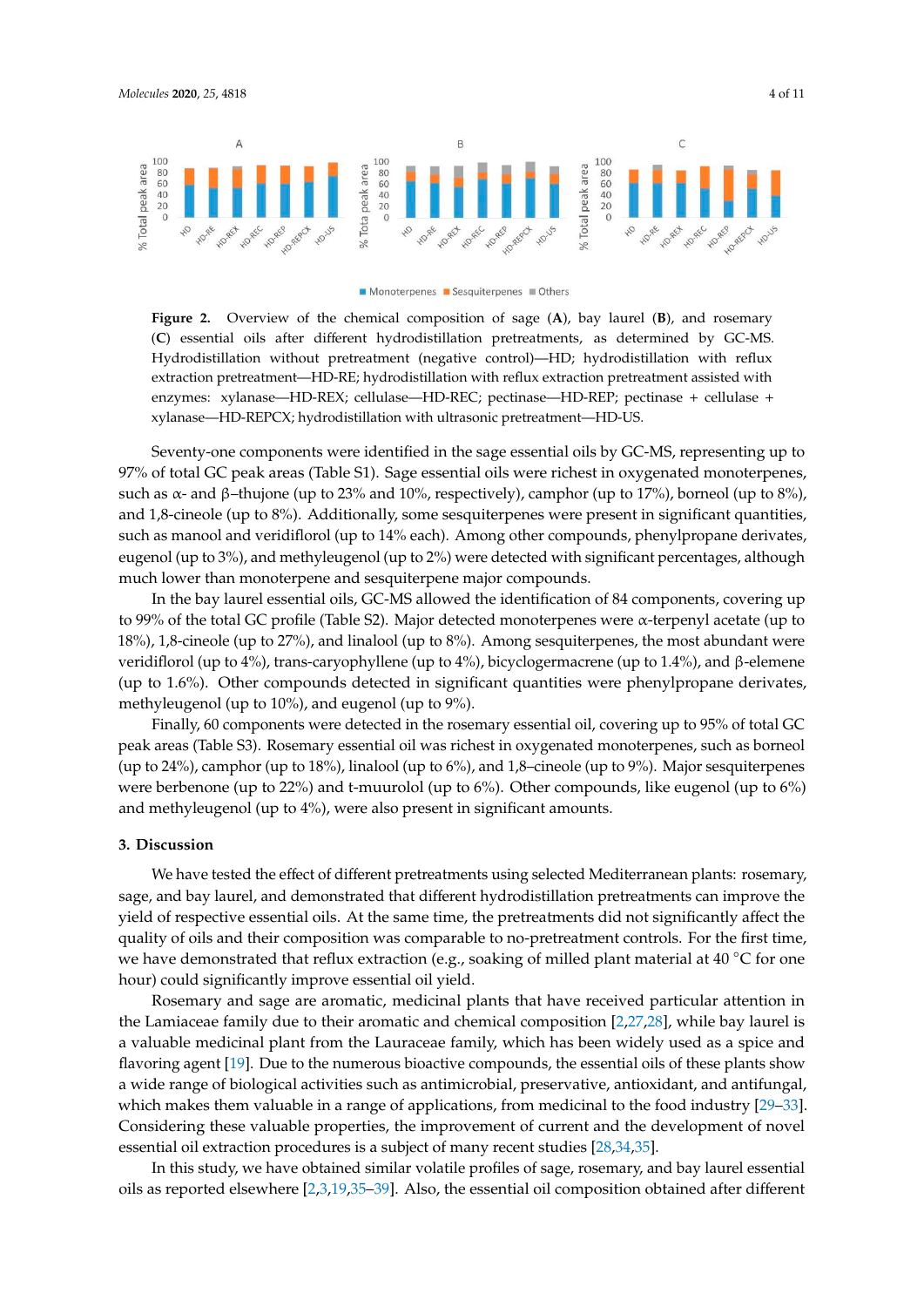pretreatments was comparable to the essential oils obtained by direct hydrodistillation. Other studies had also shown that enzymatic and ultrasonic pretreatments did not affect the overall composition of the oil [\[11,](#page-8-6)[15](#page-9-1)[–17](#page-9-2)[,21](#page-9-6)[,22](#page-9-4)[,26\]](#page-9-7), although some authors reported that the quantities of individual major components varied significantly in relation to the extraction technique used [\[1](#page-8-0)[,2,](#page-8-9)[12–](#page-8-7)[14,](#page-9-0)[19,](#page-9-5)[24\]](#page-9-12). For instance, Boulila et al. [\[19\]](#page-9-5) reported that enzyme pretreatment of bay laurel leaves resulted in increased concentration of oxygenated monoterpenes, and explained such effect by a possible increase in oxidation after cell wall disruption or the presence of oxidases in the enzyme preparation. Also, cellulase pretreatment reportedly increased the amount of cis-verbenol and camphor and decreased the amounts of 1,8-cineol,  $\alpha$ -pinene, fenchene, and terpinen-4-ol in rosemary essential oil [\[2\]](#page-8-9). We have also observed that the ratios of some components varied among different pretreatments. For example, in sage essential oil, the amount of almost all monoterpene hydrocarbons increased after HD-REPCX. On the other hand, HD-US resulted in a higher amount of major oxygenated monoterpenes (1,8–cineole, α-thujone, camphor). In bay laurel essential oil, all pretreatments, except HD-REX, resulted in an increase of 1,8-cineole, which is in line with the findings of Boulila et al. [\[19\]](#page-9-5). In rosemary essential oil, an increase of monoterpene hydrocarbons was noticeable after HD-US, while HD-RE resulted in an increase of 1,8-cineole and linalool, as well as phenylpropane derivatives eugenol and methyleugenol. However, such slight changes in the quantity of individual components observed after different pretreatments were not significant and did not change the overall oil quality, as confirmed by the statistical analysis of GC-MS results.

Among the different pretreatments applied in this study, the simplest was reflux extraction (HD-RE). The incubation of finely milled plant material for 1 h at 40  $°C$  in MiliQ water before hydrodistillation resulted in up to 60% essential oil yield increase. It was previously shown that such soaking of the plant material in water [\[40\]](#page-10-3) or acidic medium [\[1\]](#page-8-0) before distillation may increase the quantity of oil by enhancing the leaching of ingredients from the already disrupted cells. Also, swelling and hydration of plant material, which enlarge the pores in cell walls and increase the turgor pressure in the still intact plant cells, might lead to the enhanced diffusion of the oil ingredients into the soaking medium. For example, soaking of agarwood in lactic acid for 168 h [\[41\]](#page-10-4) and soaking of thyme leaves in distilled water overnight at 50 ◦C improved the essential oil yield [\[40\]](#page-10-3). Thus, soaking of plant material before hydrodistillation, as applied here for selected Mediterranean plants, presents a simple and cost-effective treatment that results in a significant increase in essential oil yield.

In addition, we have tested whether the application of cell wall-degrading enzymes prior to hydrodistillation has a positive effect on the extraction efficiency. We have followed previously described protocols [\[2](#page-8-9)[,19\]](#page-9-5) and applied separate and combined pretreatments with cellulase, pectinase, and xylanase to plant material. Prior to the extractions, we used a small-scale enzyme assay and confirmed the activity of all enzymes under the reaction conditions. However, the application of enzymes did not result in a significant increase in the yield of the essential oil above the reflux extraction pretreatments, suggesting that, in our case, the enzymatic activity had only a minor effect on the yield. On the contrary, the positive impact of enzyme application on the yield of essential oils was reported in multiple recent studies [\[2](#page-8-9)[,19](#page-9-5)[,21](#page-9-6)[–23,](#page-9-13)[25](#page-9-14)[,26\]](#page-9-7). For instance, enzyme-assisted extraction pretreatment was used prior to hydrodistillation of bay laurel [\[19\]](#page-9-5), rosemary, and thyme leaves [\[2\]](#page-8-9), and reportedly resulted in an increase in essential oil yield (up to 109% for thyme leaves). However, these studies were lacking a no-enzyme control, and the observed yield increase was calculated by comparison with no-pretreatment control. In our case, the extraction results were compared to no-pretreatment control (HD) as well as to reflux extraction pretreatment (HD-RE), that served as a no-enzyme control since it was performed in the same conditions as the enzyme-assisted extraction pretreatments (MiliQ water at 40 °C for 1 h), only without addition of enzyme(s). In comparison to no-pretreatment control, an increase in essential oil yield was significant for all enzyme pretreatments individually, as well as for their combination, and there were no significant differences between each individual pretreatment. Unexpectedly, reflux extraction resulted in approximately the same essential oil increase as the enzyme-assisted pretreatments, leading to the conclusion that essential oil yield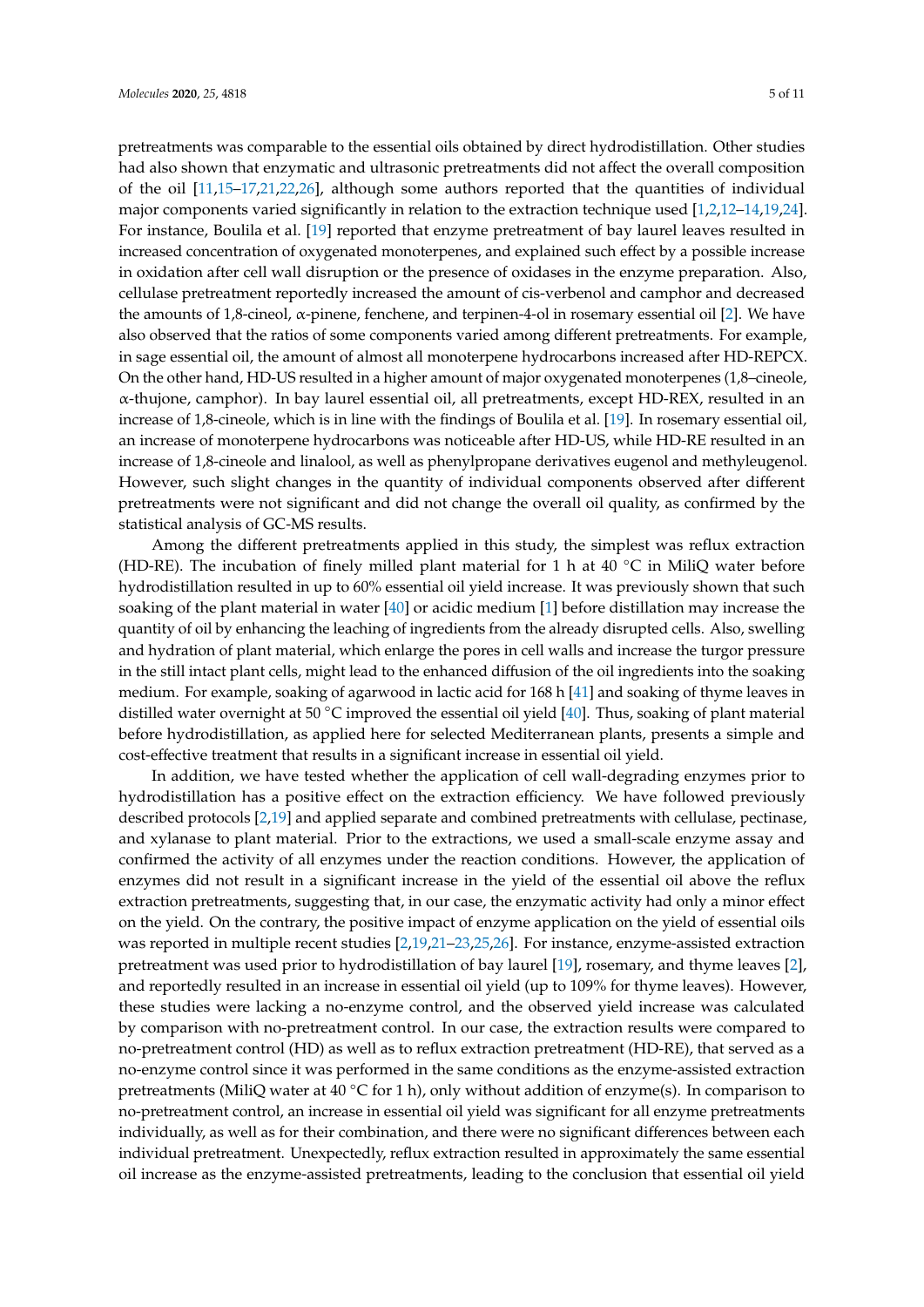increase can be more attributed to reflux extraction pretreatment *per se* (i.e., soaking of macerated plant material in warm water) than to enzymatic degradation of the cell wall. The positive effect of the soaking of plant material alone, as observed here, could not be properly assessed and compared with the effect of enzymes in the previous studies that were lacking no-enzyme controls [\[2,](#page-8-9)[19,](#page-9-5)[21–](#page-9-6)[26\]](#page-9-7). Our results are congruent with the results of Dimaki and coworkers [\[1\]](#page-8-0) who analyzed the effect of enzyme pretreatments on hydrodistillation and ultrasound-assisted extraction of *Sideritis* sp. essential oil. They have used both no-pretreatment and no-enzyme control (i.e., preincubation in acidic medium) and also found that enzymatic pretreatment was not superior to the mere soaking of plant material in an acidic buffer. Also, acidic and enzymatic pretreatments prior to the ultrasound-assisted extraction resulted in a similar increase in extraction yield in comparison to no-pretreatment control. In conclusion, our results and results of Dimaki et al. [\[1\]](#page-8-0) point out that the application of enzymatic pretreatments with the aim to increase the yield of essential oils, although often reported, should be carefully re-evaluated.

Finally, we have demonstrated the beneficial effect of ultrasound pretreatment on the overall extraction efficiency. In comparison to the control experiment, ultrasound-assisted extraction pretreatment caused a 50% improvement in sage and rosemary and 60% in bay laurel essential oil yield, similar to the results of reflux-assisted extraction. This is comparable with the results of other studies [\[12,](#page-8-7)[13](#page-8-8)[,15–](#page-9-1)[17\]](#page-9-2). For instance, 30 min-ultrasonic-maceration pretreatment prior to the steam distillation of milled *Thymus vulgaris* L., *Mentha piperita* L., and *Origanum majorana* L. leaves resulted in approximately 10% essential oil yield increase, compared to no-pretreatment control [\[15](#page-9-1)[,16\]](#page-9-15). Ultrasound-assisted extraction as a pretreatment to hydrodistillation of grounded carrot seeds increased essential oil yield by approximately 33% [\[17\]](#page-9-2). Hydrodistillation of grounded *Elettaria cardamomum* L. seeds with ultrasonic pretreatment resulted in a 4.9% essential oil yield increase and extraction lasted less than an hour, compared to control, which lasted 6 h [\[13\]](#page-8-8). Even when there was no yield increase, the application of ultrasound resulted in a significant shortening of the essential oil isolation procedure [\[11](#page-8-6)[,14\]](#page-9-0). In conclusion, we report a high increase in essential oil yield after ultrasound pretreatment when compared to other studies, accompanied by the shortening of the extraction time when compared to the reflux-assisted extraction pretreatment.

In conclusion, we have demonstrated the valuable effects of ultrasound and reflux extraction hydrodistillation pretreatments on the yield of essential oils of sage, rosemary, and bay laurel. The benefit of ultrasound is short extraction time, while reflux extraction is performed at mild temperature. Thus, both pretreatments are considered as gentle extraction procedures, resulting in unchanged overall oil quality, as demonstrated by essential oil composition analyzed here. Also, our results point out that when assessing the effect of enzymes as a hydrodistillation pretreatment, proper experiment controls are necessary. In our case, the soaking of plant material in the water at 40 ◦C was enough to disrupt the cells and additional enzyme activity was redundant.

#### **4. Materials and Methods**

#### *4.1. Plant Material*

Fresh leaves were collected from wild plants of rosemary (*Rosmarinus o*ffi*cinalis* L.), sage (*Salvia o*ffi*cinalis* L.), and bay laurel (*Laurus nobilis* L.) in the south Mediterranean region of Croatia in August 2018. The leaves were air-dried at room temperature (20  $\pm$  2 °C) for one week. Dry leaves were packed in polyethylene bags and kept in a dark, dry, and cool place. Before being used for the extractions, the plant material was milled using a house blender (Tefal).

# *4.2. Chemicals*

The following chemicals were used: 3,5-dinitrosalicylic acid (DNSA) (98%, Thermo Fisher Scientific, Maharahstra, India), sodium sulphite (Lach-ner, Brno, Chez Republic), sodium hydroxide (Lach-ner, Brno, Chez Republic), phenol (99 + %, Thermo Fisher Scientific, Maharahstra, India), potassium sodium tartrate (Sigma-Aldrich, Buchs, Switzerland), Folin–Ciocalteu reagent (Sigma-Aldrich, Buchs,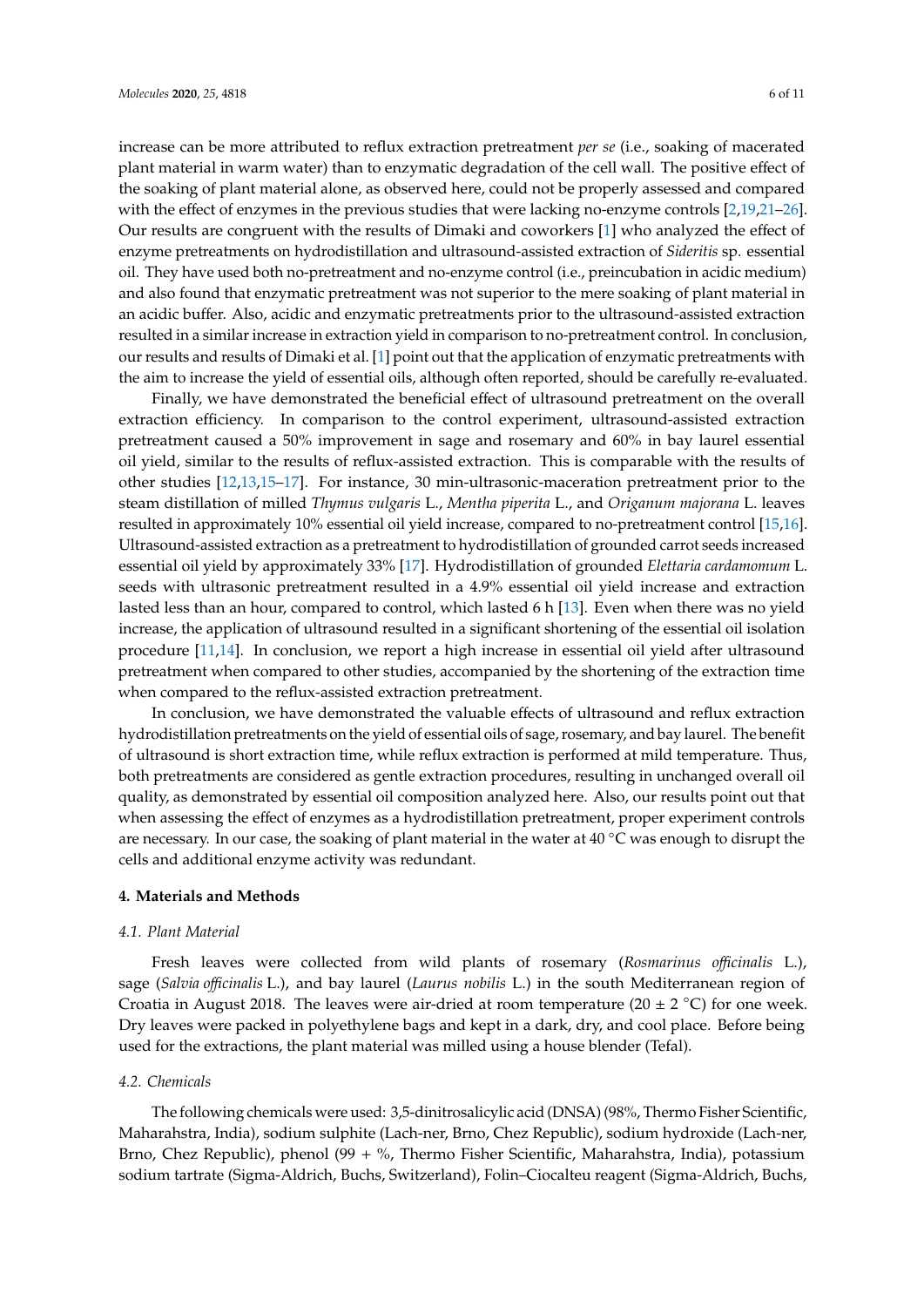Switzerland), anhydrous sodium carbonate (Lach-ner, Brno, Chez Republic), gallic acid (anhydrous) for synthesis (Merck, Darmstadt, Germany), cellulase (from *Aspergillus niger*) (Sigma-Aldrich, Tokyo, Japan), pectinase (from *Aspergillus niger*) (Sigma-Aldrich, Buchs, Switzerland), xylanase (from *Theryomyces*, expressed in *Aspergillus oryzae*) (Sigma-Aldrich, Søborg, Denmark), beechwood xylan (Biosynth, Berkshir, England, UK), pectin from citrus peel (74.0%, Sigma-Aldrich, Buchs, Switzerland), sodium carboxymethyl cellulose (Sigma-Aldrich, Buchs, Switzerland), xylose (99%, Sigma-Aldrich, Buchs, Switzerland, D-( + )-glucose (99.5%, Sigma-Aldrich, Buchs, Switzerland), D-( + )-galacturonic acid monohydrate (97.0%, Sigma Aldrich, Buchs, Switzerland), C<sub>9</sub>-C<sub>25</sub> alkanes, deuterated chloroform for NMR spectroscopy (CDCl<sub>3</sub>-d with 0.03% *v/v* TMS, 99.80%, Eurisotop, Saint-Aubin, France).

# *4.3. 3,5-Dinitrosalicylic Acid (DNSA) Assay for the Determination of Enzyme Activity*

The determination of enzyme activity was done according to a DNSA colorimetric method as described in Ghose [\[42\]](#page-10-5) and Miller [\[43\]](#page-10-6) with modifications. Enzymes (cellulase, pectinase, and xylanase) were added to MiliQ water to a final concentration of 0.02 mg/mL. Next, 10 mg of the appropriate substrate (cellulose, pectin, and xylan, respectively) was added to 1 mL of enzyme solution and the reaction was incubated at 40 ◦C for 60 min in a thermoshaker (Biosan, TS-100) at 900 rpm. The sample was then cleared by centrifugation (5 min, 1568× *g*). Next, sample aliquots (600 µL final volume) were mixed with 600 µL of DNSA reagent containing 10.0  $g/L$  DNSA, 0.5  $g/L$  sodium sulfite, 10  $g/L$  sodium hydroxide, and 2 mL/L phenol. The mixtures were incubated for 15 min at 95 ◦C before adding 200 µ<sup>L</sup> of 40 g/L potassium sodium tartrate solution (1.4 mL final volume). The samples were chilled on ice for 5 min, and then the absorbance at 575 nm was measured (Cary Series UV-Vis Spectrophotometer, Agilent Technologies). Product concentrations were calculated from calibration curves generated with the corresponding reducing sugars (glucose, galacturonic acid, xylose, respectively). If needed, the original samples were appropriately diluted to produce the absorption values within the range of the calibration curves, and dilutions were taken into account in the calculation of the enzymatic activity. One unit of enzymatic activity was defined as the amount of enzyme that releases 1 µmol of reducing sugar per minute under the specified assay conditions.

# *4.4. Determination of Total Phenols for Optimization of Ultrasonic Parameters*

The total phenols of plant extracts were determined using the Folin–Ciocalteu method, according to the procedure of Singleton and Rossi [\[44\]](#page-10-7). Mass fraction of total phenols was expressed as mg of gallic acid equivalent (GAE) per g dry plant.

# *4.5. Extraction Procedures*

Hydrodistillation (HD) was preceded by different pretreatments: hydrodistillation with reflux extraction pretreatment (HD-RE), hydrodistillation with reflux extraction pretreatment assisted with enzymes (pectinase, HD-REP; cellulase, HD-REC; xylanase, HD-REX; pectinase/cellulase/xylanase, HD-REPCX), and hydrodistillation with ultrasonic pretreatment (HD-U). Additionally, HD without pretreatment was performed as a negative control.

For each protocol, 20 g of milled plant material was mixed with 250 mL MiliQ water. For HD-RE, this mixture was subjected to reflux extraction at  $40\degree$ C for 1 h under stirring conditions. For enzyme-assisted pretreatments, we have followed previously described protocols [\[2](#page-8-9)[,19\]](#page-9-5) with slight modifications. Namely, the plant material in MiliQ water was subjected to reflux extraction at 40 ◦C for 1 h under stirring conditions in the presence of 10 mg pectinase, cellulase, or xylanase, that is, 0.5 mg of enzyme per g of dried plant material, or their combination (5 mg of each enzyme, i.e., 0.75 mg of total enzymes per g of dried plant material). For HD-U, the plant material in MiliQ water was treated with a 14 mm diameter ultrasonic probe (ultrasonic device UP200Ht, Hielscher, Teltow, Germany), at 30% of the maximal ultrasonic power for 10 min. Before the ultrasound extraction, optimal duration, and amplitude were determined (Table [1\)](#page-1-0).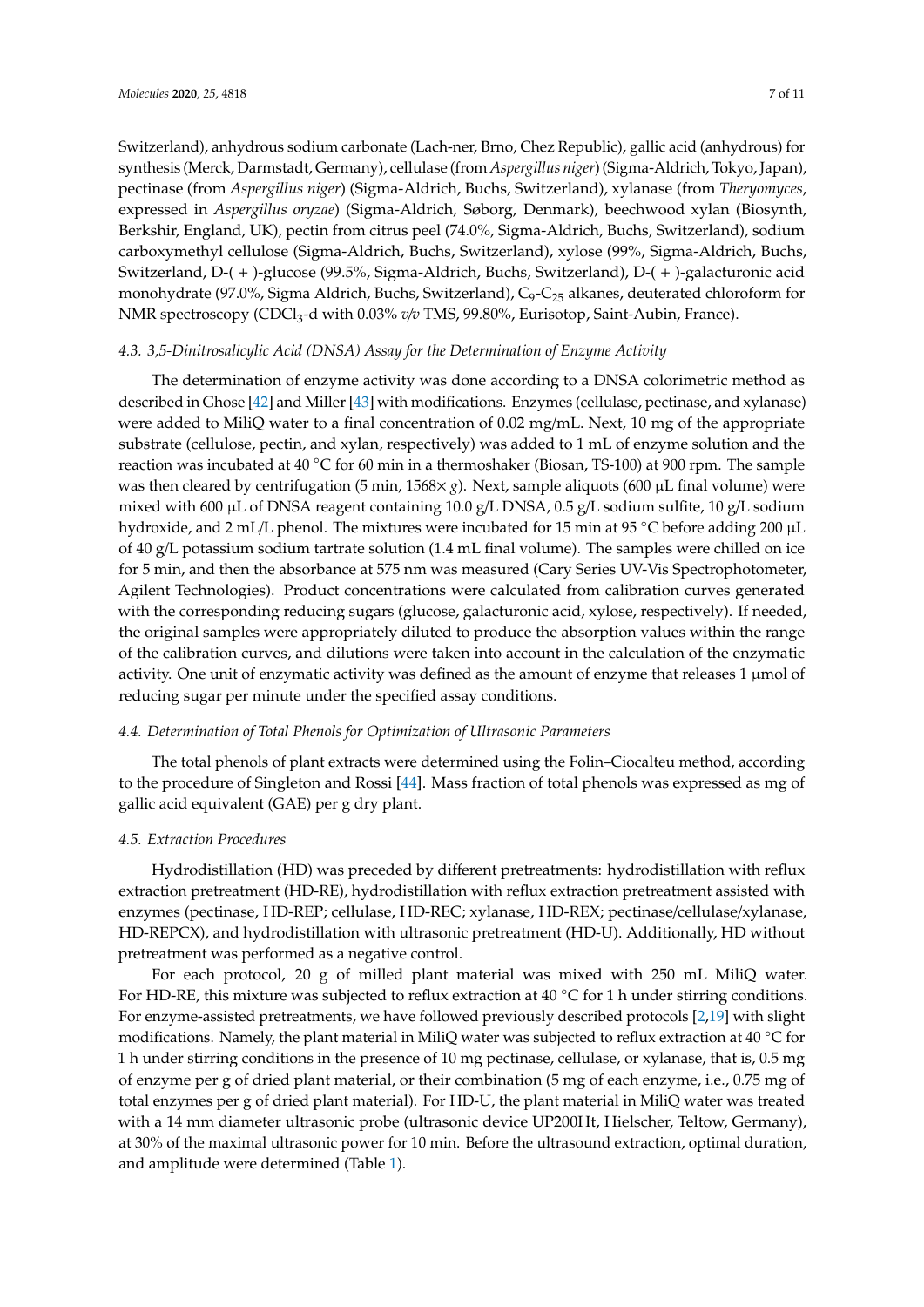Next, the plant/water mixture was subjected to hydrodistillation using a Clevenger apparatus for 2.5 h. Every extraction was done once. The essential oil was stored in dark glass vials at 4  $°C$  until further analyses.

# *4.6. Gas Chromatograph*/*Mass Spectrometer (GC-MS) Analysis*

GC-MS analyses were carried out with an Agilent Technologies (Palo Alto, CA, USA) gas chromatograph model 7890 A equipped with a mass selective detector (MSD) model 5975 C (Agilent Technologies, Palo Alto, CA, USA) and an HP-5MS 5% phenyl-methylpolysiloxane capillary column  $(30 \text{ m} \times 0.25 \text{ mm}, 0.25 \text{ µm}$  film thickness, Agilent Technologies, Palo Alto, CA, USA). In brief, the injector and detector temperatures were 250 °C and 300 °C, respectively; the column temperature was held at 70 ◦C for 2 min, and was then increased from 70 to 200 ◦C at 3 ◦C/min, and was finally held at 200 ◦C for 18 min; 1.0  $\mu$ L of the sample (10  $\mu$ L of the oil dissolved in 1 mL of pentane) was injected using split mode (split ratio 1:50). Helium was used as carrier gas (1.0 mL/min). The MSD (EI mode) was operated at 70 eV, the ion source temperature was 230 ◦C, and the scan range was set to 30–350 amu. Identification of volatile constituents was based on the comparison of their retention indices (RIs), determined relative to the retention times of a homologous series of n-alkanes ( $C_9-C_{25}$ ), with those reported in the literature and their mass spectra with those of authentic compounds available in our laboratories or those listed in the NIST 08 and Wiley 9 mass spectral libraries (matches higher than 90%). Relative concentrations of components were calculated by the area normalization method without considering response factors.

## *4.7. Statistical Analyses*

All variables were log-transformed (using base 10 logs) to improve the data distribution and homogeneity of variances. The data were tested for normality by comparing histograms of the sample data to a normal probability curve, after which the null hypothesis (that data were normally distributed) was rejected. To compare and plot the effects of different pretreatments on the chemical composition of essential oils for each plant (as determined by GC-MS), we applied Spearman's nonparametric measure of rank correlation using program R v. 3.2.0 [\[45\]](#page-10-8). The level of significance was set at  $p \le 0.05$ .

**Supplementary Materials:** The following are available online at, Figure S1: Sage 1H NMR spectrum (600 MHz, 0.5 mL CDCl<sup>3</sup> ; 5 mm sample tube; 25 ◦C; 32 *K* data points; 256 scans; 0.37 Hz/point; 1 s delay), Figure S2: Sage 1H-1H COSY NMR spectrum (600 MHz, CDCl3-d, 25 ◦C), Figure S3: Sage 1H-1H TOCSY NMR spectrum (600 MHz, CDCl3-d, 25 ◦C), Figure S4: Sage 1H-13C HMQC NMR spectrum (CDCl3-d, 25 ◦C). The 600 MHz 1H NMR spectrum is shown at the top edge and a 150 MHz 13C NMR spectrum at the left-hand edge, Figure S5: Sage 1H-13C HMBC NMR spectrum (CDCl3-d, 25 °C). The 600 MHz 1H NMR spectrum is shown at the top edge and a 150 MHz 13C NMR spectrum at the left-hand edge, Figure S6: Sage 13C APT NMR spectrum (150 MHz, 0.5 mL CDCl<sup>3</sup> ; 5 mm sample tube; 25 ◦C; 64 *<sup>K</sup>* data points; 44506 scans; 0.60 Hz/point; 1 s delay), Figure S7: Bay laurel 1H NMR spectrum (600 MHz, 0.5 mL CDCl<sup>3</sup> ; 5 mm sample tube; 25 ◦C; 32 *K* data points; 256 scans; 0.37 Hz/point; 1 s delay), Figure S8: Bay laurel 1H-1H COSY NMR spectrum (600 MHz, CDCl3-d, 25 ◦C), Figure S9: Bay laurel 1H-1H TOCSY NMR spectrum (600 MHz, CDCl3-d, 25 ◦C), Figure S10: Bay laurel 1H-13C HMQC NMR spectrum (CDCl3-d, 25 ◦C). The 600 MHz 1H NMR spectrum is shown at the top edge and a 150 MHz 13C NMR spectrum at the left-hand edge, Figure S11: Bay laurel 1H-13C HMBC NMR spectrum (CDCl3-d, 25 ◦C). The 600 MHz 1H NMR spectrum is shown at the top edge and a 150 MHz 13C NMR spectrum at the left-hand edge, Figure S12: Bay laurel 13C APT NMR spectrum (150 MHz, 0.5 mL CDCl<sup>3</sup> ; 5 mm sample tube; 25 ◦C; 64 *K* data points; ca. 30000 scans; 0.60 Hz/point; 1 s delay), Figure S13: Rosemary 1H NMR spectrum (600 MHz, 0.5 mL CDCl<sup>3</sup> ; 5 mm sample tube; 25 °C; 32 *K* data points; 128 scans; 0.37 Hz/point; 1 s delay), Figure S14: Rosemary 1H-1H COSY spectrum (600 MHz, CDCl3-d, 25 ◦C), Figure S15: Rosemary 1H-1H TOCSY spectrum (600 MHz, CDCl3-d, 25 ◦C), Figure S16: Rosemary 1H-13C HMQC spectrum (CDCl3-d, 25 ◦C). The 600 MHz 1H NMR spectrum is shown at the top edge and a 150 MHz 13C NMR spectrum at the left-hand edge, Figure S17: Rosemary 1H-13C HMBC spectrum (CDCl3-d, 25 ◦C). The 600 MHz 1H NMR spectrum is shown at the top edge and a 150 MHz 13C NMR spectrum at the left-hand edge, Figure S18: Rosemary 13C APT NMR spectrum (150 MHz, 0.5 mL CDCl<sup>3</sup> ; 5 mm sample tube; <sup>25</sup> ◦C; 64 *<sup>K</sup>* data points; ca. 34000 scans; 0.60 Hz/point; 1 s delay), Figure S19: (A) Rosemary, (B) sage and (C) bay laurel essential oils 1H NMR spectra at 600 MHz in CDCl3-d. The enumeration scheme used for the assignment of the NMR spectra is shown for every compound. Figure S20: Scatter plot showing correlations between different pretreatments (on the diagonal) regarding the chemical composition of sage essential oils. Significant *p*-values based on Spearman's rank test are shown above the diagonal, while bivariate scatter plots are shown below the diagonal, Figure S21: Scatter plot showing correlations between different pretreatments (on the diagonal)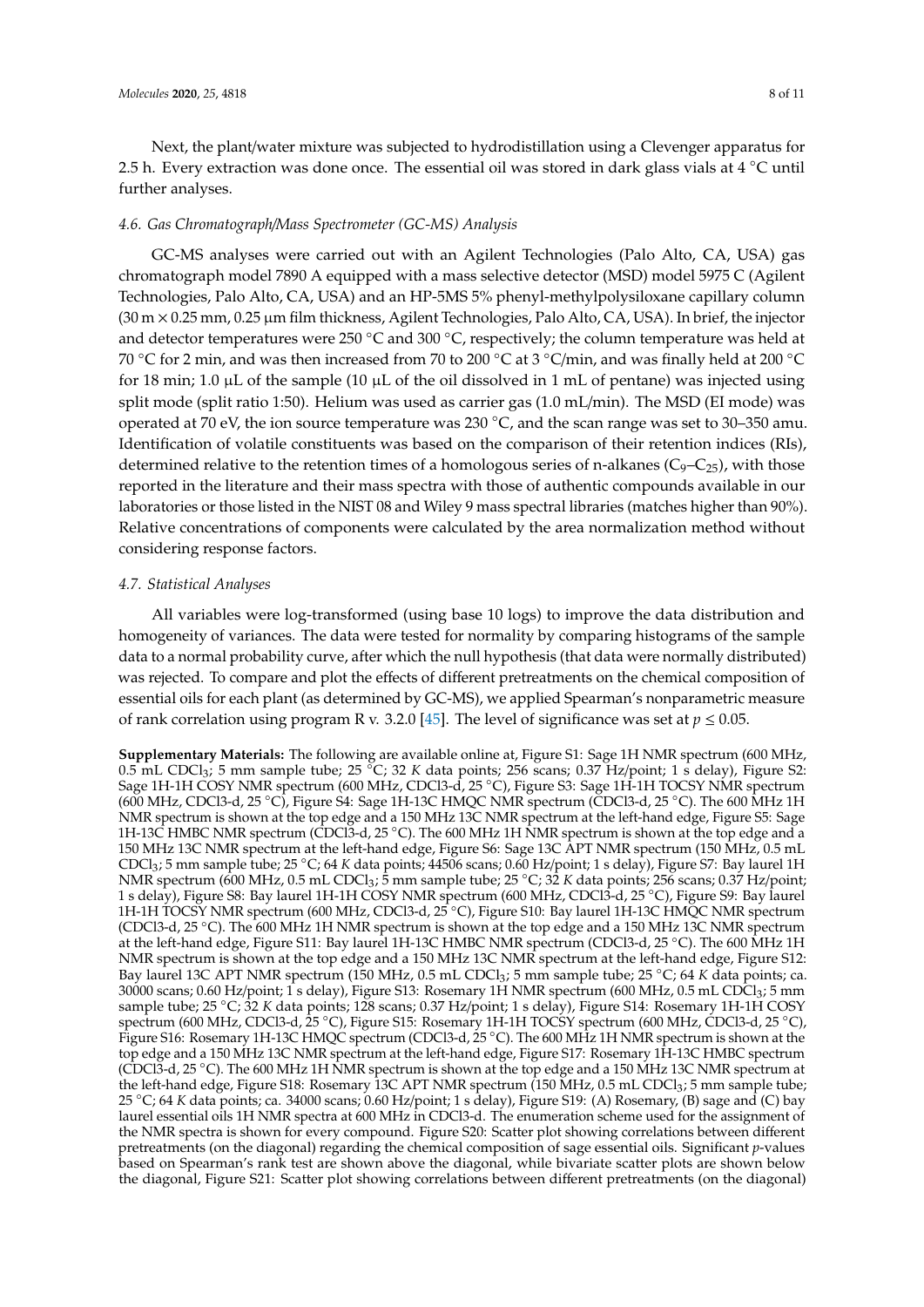regarding the chemical composition of bay laurel essential oils. Significant *p*-values based on Spearman's rank test are shown above the diagonal, while bivariate scatter plots are shown below the diagonal, Figure S22: Scatter plot showing correlations between different pretreatments (on the diagonal) regarding the chemical composition of rosemary essential oils. Significant *p*-values based on Spearman's rank test are shown above the diagonal, while bivariate scatter plots are shown below the diagonal. Table S1. Chemical composition of sage essential oils isolated by hydrodistillation with and without different pretreatments, Table S2. Chemical composition of bay laurel essential oils isolated by hydrodistillation with and without different pretreatments, Table S3. Chemical composition of rosemary essential oils isolated by hydrodistillation with and without different pretreatments.

**Author Contributions:** Conceptualization, A.B., and M.D.; methodology, M.D., Z.M., I.J., M.A., T.R., S.R., and D.V.-T.; validation, A.M., M.D., and A.B.; formal analysis, D.G.; investigation, A.M., Z.M., I.J., M.A., T.R., S.R., and D.V.-T.; resources, A.B..; writing—original draft preparation, A.M.; writing—review and editing, A.B. and M.D.; visualization, A.M., D.G., and S.R.; supervision, A.B., and M.D.; project administration, A.B. and D.G.; funding acquisition, A.B. All authors have read and agreed to the published version of the manuscript.

**Funding:** This research was funded by the project "Interactions of freshwater pathogenic oomycetes and the environment" (InteractOomyc, UIP-2017-05-6267), Croatian Science Foundation.

**Acknowledgments:** The authors are thankful to Maja Macut and Gloria Hradec for technical assistance during the study and Professor Verica Dragović-Uzelac for her support and advice during this research.

**Conflicts of Interest:** The authors declare no conflict of interest. The funders had no role in the design of the study; in the collection, analyses, or interpretation of data; in the writing of the manuscript, or in the decision to publish the results.

# **References**

- <span id="page-8-0"></span>1. Dimaki, V.D.; Iatrou, G.; Lamari, F.N. Effect of acidic and enzymatic pretreatment on the analysis of mountain tea (*Sideritis* spp.) volatiles via distillation and ultrasound-assisted extraction. *J. Chromatogr. A* **2017**, *1524*, 290–297. [\[CrossRef\]](http://dx.doi.org/10.1016/j.chroma.2017.10.011) [\[PubMed\]](http://www.ncbi.nlm.nih.gov/pubmed/29030039)
- <span id="page-8-9"></span>2. Hosni, K.; Hassen, I.; Chaâbane, H.; Jemli, M.; Dallali, S.; Sebei, H.; Casabianca, H. Enzyme-assisted extraction of essential oils from thyme (*Thymus capitatus* L.) and rosemary (*Rosmarinus o*ffi*cinalis* L.): Impact on yield, chemical composition and antimicrobial activity. *Ind. Crop. Prod.* **2013**, *47*, 291–299. [\[CrossRef\]](http://dx.doi.org/10.1016/j.indcrop.2013.03.023)
- <span id="page-8-1"></span>3. Olmedo, R.H.; Asensio, C.M.; Grosso, N.R. Thermal stability and antioxidant activity of essential oils from aromatic plants farmed in Argentina. *Ind. Crop. Prod.* **2015**, *69*, 21–28. [\[CrossRef\]](http://dx.doi.org/10.1016/j.indcrop.2015.02.005)
- <span id="page-8-2"></span>4. Amorati, R.; Foti, M.C.; Valgimigli, L. Antioxidant activity of essential oils. *J. Agric. Food Chem.* **2013**, *61*, 10835–10847. [\[CrossRef\]](http://dx.doi.org/10.1021/jf403496k)
- 5. Lesgards, J.F.; Baldovini, N.; Vidal, N.; Pietri, S. Anticancer activities of essential oils constituents and synergy with conventional therapies: A review. *Phyther. Res.* **2014**, *28*, 1423–1446. [\[CrossRef\]](http://dx.doi.org/10.1002/ptr.5165)
- 6. Martins, I.M.; Barreiro, M.F.; Coelho, M.; Rodrigues, A.E. Microencapsulation of essential oils with biodegradable polymeric carriers for cosmetic applications. *Chem. Eng. J.* **2014**. [\[CrossRef\]](http://dx.doi.org/10.1016/j.cej.2014.02.024)
- 7. Ribeiro-Santos, R.; Carvalho-Costa, D.; Cavaleiro, C.; Costa, H.S.; Albuquerque, T.G.; Castilho, M.C.; Ramos, F.; Melo, N.R.; Sanches-Silva, A. A novel insight on an ancient aromatic plant: The rosemary (*Rosmarinus o*ffi*cinalis* L.). *Trends Food Sci. Technol.* **2015**. [\[CrossRef\]](http://dx.doi.org/10.1016/j.tifs.2015.07.015)
- <span id="page-8-3"></span>8. Trongtokit, Y.; Rongsriyam, Y.; Komalamisra, N.; Apiwathnasorn, C. Comparative repellency of 38 essential oils against mosquito bites. *Phyther. Res.* **2005**, *19*, 303–309. [\[CrossRef\]](http://dx.doi.org/10.1002/ptr.1637)
- <span id="page-8-4"></span>9. Périno-Issartier, S.; Ginies, C.; Cravotto, G.; Chemat, F. A comparison of essential oils obtained from lavandin via different extraction processes: Ultrasound, microwave, turbohydrodistillation, steam and hydrodistillation. *J. Chromatogr. A* **2013**, *1305*, 41–47. [\[CrossRef\]](http://dx.doi.org/10.1016/j.chroma.2013.07.024)
- <span id="page-8-5"></span>10. Toma, M.; Vinatoru, M.; Paniwnyk, L.; Mason, T.J. Investigation of the effects of ultrasound on vegetal tissues during solvent extraction. *Ultrason. Sonochem.* **2001**, *8*, 137–142. [\[CrossRef\]](http://dx.doi.org/10.1016/S1350-4177(00)00033-X)
- <span id="page-8-6"></span>11. Assami, K.; Pingret, D.; Chemat, S.; Meklati, B.Y.; Chemat, F. Ultrasound induced intensification and selective extraction of essential oil from *Carum carvi* L. seeds. *Chem. Eng. Process. Process Intensif.* **2012**, *62*, 99–105. [\[CrossRef\]](http://dx.doi.org/10.1016/j.cep.2012.09.003)
- <span id="page-8-7"></span>12. Lilia, C.; Abdelkader, A.; Karima, A.K.A.; Tarek, B. The Effect of Ultrasound Pre-treatment on the Yield, Chemical Composition and Antioxidant Activity of Essential Oil from Wild *Lavandula stoechas* L. *J. Essent. Oil-Bear. Plants* **2018**, *21*, 253–263. [\[CrossRef\]](http://dx.doi.org/10.1080/0972060X.2018.1432419)
- <span id="page-8-8"></span>13. Morsy, N.F.S. A short extraction time of high quality hydrodistilled cardamom (*Elettaria cardamomum* L. Maton) essential oil using ultrasound as a pretreatment. *Ind. Crop. Prod.* **2015**, *62*, 287–292. [\[CrossRef\]](http://dx.doi.org/10.1016/j.indcrop.2014.12.012)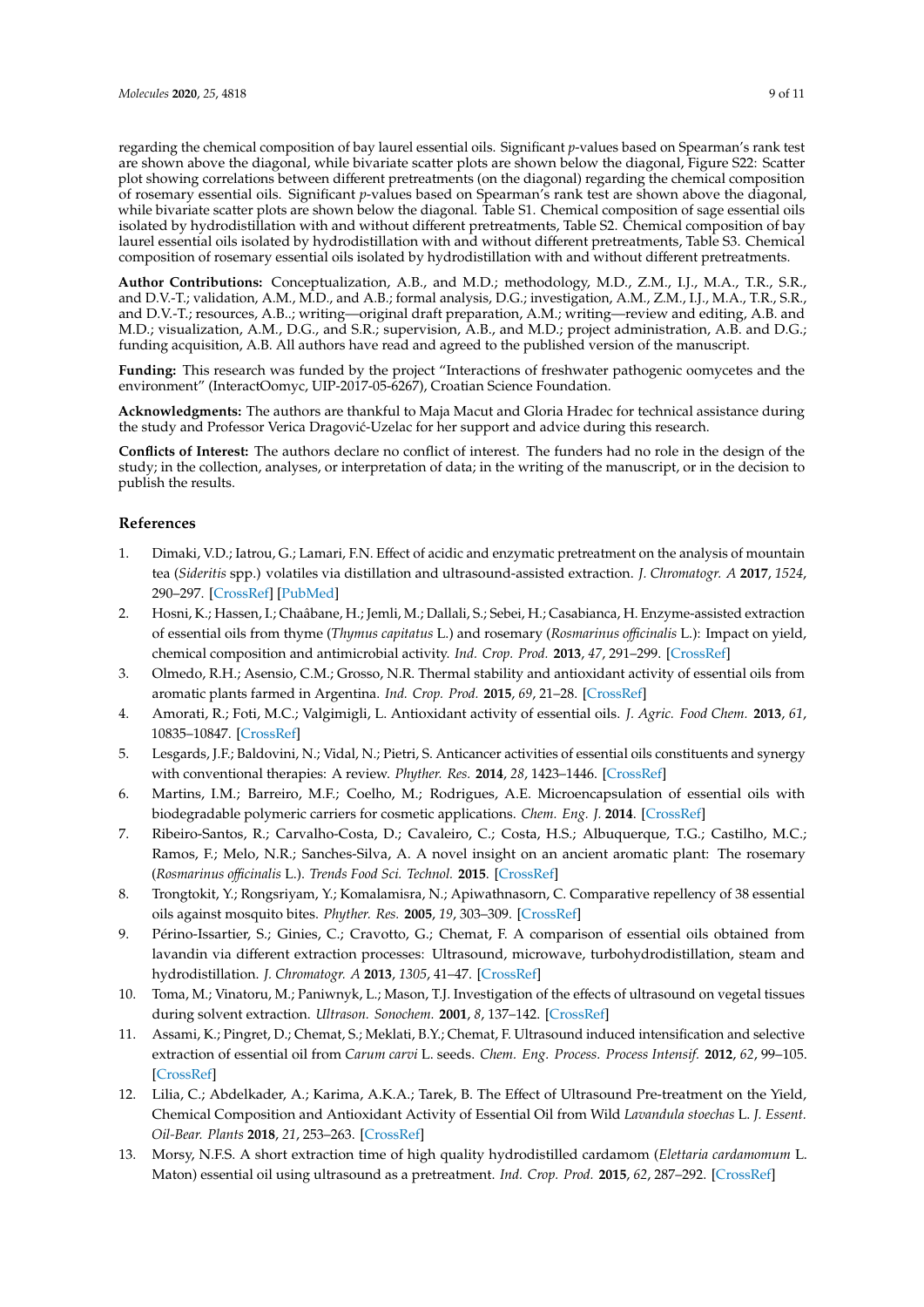- <span id="page-9-0"></span>14. Seidi Damyeh, M.; Niakousari, M.; Saharkhiz, M.J. Ultrasound pretreatment impact on *Prangos ferulacea* Lindl. and *Satureja macrosiphonia* Bornm. essential oil extraction and comparing their physicochemical and biological properties. *Ind. Crop. Prod.* **2016**, *10*, 22–28. [\[CrossRef\]](http://dx.doi.org/10.1016/j.indcrop.2016.04.025)
- <span id="page-9-1"></span>15. Kowalski, R.; Wawrzykowski, J. Effect of ultrasound-assisted maceration on the quality of oil from the leaves of thyme *Thymus vulgaris* L. *Flavour Fragr. J.* **2009**, *24*, 214–220. [\[CrossRef\]](http://dx.doi.org/10.1002/ffj.1918)
- <span id="page-9-15"></span>16. Kowalski, R.; Kowalska, G.; Jamroz, J.; Nawrocka, A.; Metyk, D. Effect of the ultrasound-assisted preliminary maceration on the efficiency of the essential oil distillation from selected herbal raw materials. *Ultrason. Sonochem.* **2015**, *24*, 214–220. [\[CrossRef\]](http://dx.doi.org/10.1016/j.ultsonch.2014.12.008)
- <span id="page-9-2"></span>17. Smigielski, K.B.; Majewska, M.; Kunicka-Styczyñska, A.; Gruska, R. The Effect of Ultrasound-Assisted Maceration on the Bioactivity, Chemical Composition and Yield of Essential Oil from Waste Carrot Seeds (*Daucus carota*). *J. Essent. Oil-Bear. Plants* **2014**, *17*, 1075–1086. [\[CrossRef\]](http://dx.doi.org/10.1080/0972060X.2014.931253)
- <span id="page-9-3"></span>18. Balasubramaniam, V.G.; Ayyappan, P.; Sathvika, S.; Antony, U. Effect of enzyme pretreatment in the ultrasound assisted extraction of finger millet polyphenols. *J. Food Sci. Technol.* **2019**, *74*, 485–493. [\[CrossRef\]](http://dx.doi.org/10.1007/s13197-019-03672-2) [\[PubMed\]](http://www.ncbi.nlm.nih.gov/pubmed/30956339)
- <span id="page-9-5"></span>19. Boulila, A.; Hassen, I.; Haouari, L.; Mejri, F.; Amor, I.B.; Casabianca, H.; Hosni, K. Enzyme-assisted extraction of bioactive compounds from bay leaves (*Laurus nobilis* L.). *Ind. Crop. Prod.* **2015**, *74*, 485–493. [\[CrossRef\]](http://dx.doi.org/10.1016/j.indcrop.2015.05.050)
- 20. Puri, M.; Sharma, D.; Barrow, C.J. Enzyme-assisted extraction of bioactives from plants. *Trends Biotechnol.* **2012**, *30*, 37–44. [\[CrossRef\]](http://dx.doi.org/10.1016/j.tibtech.2011.06.014)
- <span id="page-9-6"></span>21. Sowbhagya, H.B.; Srinivas, P.; Purnima, K.T.; Krishnamurthy, N. Enzyme-assisted extraction of volatiles from cumin (*Cuminum cyminum* L.) seeds. *Food Chem.* **2011**, *127*, 1856–1861. [\[CrossRef\]](http://dx.doi.org/10.1016/j.foodchem.2011.02.001)
- <span id="page-9-4"></span>22. Sowbhagya, H.B.; Srinivas, P.; Krishnamurthy, N. Effect of enzymes on extraction of volatiles from celery seeds. *Food Chem.* **2010**, *120*, 230–234. [\[CrossRef\]](http://dx.doi.org/10.1016/j.foodchem.2009.10.013)
- <span id="page-9-13"></span>23. Baby, K.C.; Ranganathan, T.V. Effect of enzyme pre-treatment on extraction yield and quality of cardamom (*Elettaria cardamomum* maton.) volatile oil. *Ind. Crop. Prod.* **2016**, *89*, 200–206. [\[CrossRef\]](http://dx.doi.org/10.1016/j.indcrop.2016.05.017)
- <span id="page-9-12"></span>24. Chandran, J.; Amma, K.P.P.; Menon, N.; Purushothaman, J.; Nisha, P. Effect of enzyme assisted extraction on quality and yield of volatile oil from black pepper and cardamom. *Food Sci. Biotechnol.* **2012**, *21*, 1611–1617. [\[CrossRef\]](http://dx.doi.org/10.1007/s10068-012-0214-y)
- <span id="page-9-14"></span>25. Chávez-González, M.L.; López-López, L.I.; Rodríguez-Herrera, R.; Contreras-Esquivel, J.C.; Aguilar, C.N. Enzyme-assisted extraction of citrus essential oil. *Chem. Pap.* **2016**, *70*, 412–417. [\[CrossRef\]](http://dx.doi.org/10.1515/chempap-2015-0234)
- <span id="page-9-7"></span>26. Smigielski, K.B.; Majewska, M.; Kunicka-Styczyńska, A.; Szczesna-Antczak, M.; Gruska, R.; Stańczyk, Ł. The effect of enzyme-assisted maceration on bioactivity, quality and yield of essential oil from waste carrot (*Daucus carota*) seeds. *J. Food Qual.* **2014**, *37*, 219–228. [\[CrossRef\]](http://dx.doi.org/10.1111/jfq.12092)
- <span id="page-9-8"></span>27. Hamrouni-Sellami, I.; Rahali, F.Z.; Rebey, I.B.; Bourgou, S.; Limam, F.; Marzouk, B. Total Phenolics, Flavonoids, and Antioxidant Activity of Sage (*Salvia o*ffi*cinalis* L.) Plants as Affected by Different Drying Methods. *Food Bioprocess Technol.* **2013**, *59*, 257–268. [\[CrossRef\]](http://dx.doi.org/10.1007/s11947-012-0877-7)
- <span id="page-9-9"></span>28. Ali, A.; Chua, B.L.; Chow, Y.H. An insight into the extraction and fractionation technologies of the essential oils and bioactive compounds in *Rosmarinus o*ffi*cinalis* L.: Past, present and future. *TrAC Trends Anal. Chem.* **2019**, *118*, 338–351. [\[CrossRef\]](http://dx.doi.org/10.1016/j.trac.2019.05.040)
- <span id="page-9-10"></span>29. Ali, M.B.; Mnafgui, K.; Feki, A.; Damak, M.; Allouche, N. In vitro Antidiabetic, anti-obesity and antioxidant proprities of Rosemary extracts. *J. Adv. Chem.* **2014**, *10*, 2305–2316. [\[CrossRef\]](http://dx.doi.org/10.24297/jac.v10i2.5497)
- 30. Fidan, H.; Stefanova, G.; Kostova, I.; Stankov, S.; Damyanova, S.; Stoyanova, A.; Zheljazkov, V.D. Chemical Composition and Antimicrobial Activity of Laurus nobilis L. Essential oils from Bulgaria. *Molecules* **2019**, *24*, 804. [\[CrossRef\]](http://dx.doi.org/10.3390/molecules24040804)
- 31. Soares, I.H.; Loreto, S.; Rossato, L.; Mario, D.N.; Venturini, T.P.; Baldissera, F.; Santurio, J.M.; Alves, S.H. In vitro activity of essential oils extracted from condiments against fluconazole-resistant and -sensitive Candida glabrata. *J. Mycol. Med.* **2015**, *54*, 950–956. [\[CrossRef\]](http://dx.doi.org/10.1016/j.mycmed.2015.06.003) [\[PubMed\]](http://www.ncbi.nlm.nih.gov/pubmed/26281965)
- 32. Fernández, N.J.; Damiani, N.; Podaza, E.A.; Martucci, J.F.; Fasce, D.; Quiroz, F.; Meretta, P.E.; Quintana, S.; Eguaras, M.J.; Gende, L.B. *Laurus nobilis* L. Extracts against *Paenibacillus larvae*: Antimicrobial activity, antioxidant capacity, hygienic behavior and colony strength. *Saudi J. Biol. Sci.* **2019**. [\[CrossRef\]](http://dx.doi.org/10.1016/j.sjbs.2018.04.008)
- <span id="page-9-11"></span>33. Dammak, I.; Hamdi, Z.; Kammoun El Euch, S.; Zemni, H.; Mliki, A.; Hassouna, M.; Lasram, S. Evaluation of antifungal and anti-ochratoxigenic activities of *Salvia o*ffi*cinalis*, *Lavandula dentata* and *Laurus nobilis* essential oils and a major monoterpene constituent 1,8-cineole against *Aspergillus carbonarius*. *Ind. Crop. Prod.* **2019**, *128*, 85–93. [\[CrossRef\]](http://dx.doi.org/10.1016/j.indcrop.2018.11.006)